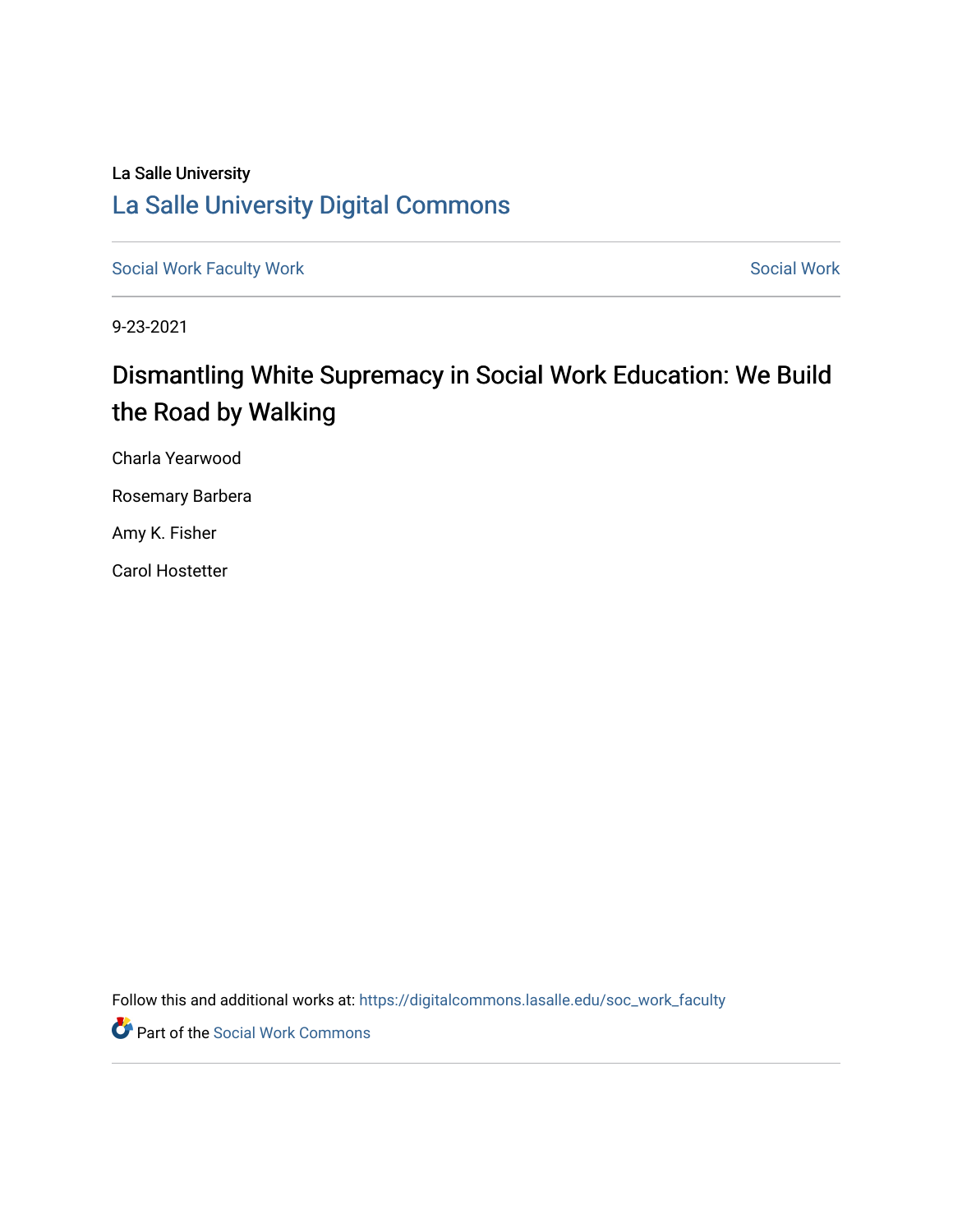#### **Editorial**

### **Dismantling White Supremacy in Social Work Education: We Build the Road by Walking[i](#page-7-0)**

## **Charla Cannon Yearwood Rosemary A. Barbera Amy K. Fisher Carol Hostetter**

We are excited to share this special edition of *Advances in Social Work* with you. When we distributed a call for abstracts, we were inundated – in a good way – with proposals. The need for social workers to discuss the role that white supremacy occupies within our history, education, and practice was obvious. Because of the number of abstracts received, we made the decision to publish a double edition so that the important information contained in these articles can be widely shared. The submissions fell into three general themes--historical, instructional, and institutional examinations. Each set of articles offers much for us to reflect and act upon moving forward. There is a reckoning happening and we are thrilled that this special edition is part of that reckoning.

The purpose of this issue is to spark curiosity and critical thought around the ways white supremacy permeates our profession and our teaching. The Black Lives Matter Movement, along with other movements, have increased our awareness of how white supremacy invades all aspects of our society and the systems that govern it. Social workers claim to make use of systems theory and to adhere to a Code of Ethics (NASW, 2021) that includes the values of social justice, integrity, and the dignity and worth of all as central to social work practice. Given these values and the use of systems theory, the focus on understanding the pervasiveness of white supremacy should not be a new idea for social work. However, it is important for us to slow down enough to consider our blind spots and reevaluate our complacency in the structures we claim to resist. While it is true that there has a been racial reckoning of sorts in the United States since the ongoing and despicable murders of Black people by the police, very few concrete changes have happened, even within social work. For example, the Council on Social Work Education created a task force that examined the proposed 2022 educational and policy statements (EPAS). The very first competency in the proposed EPAS called on social workers to be anti-racist, to go beyond non-racism to actively fight against racism. In the same competency, however, CSWE continued to center gate keeping – a white supremacist concept – and to prioritize "professional" communication, which really means white forms of communication (Gray, 2019). This centering of white norms is often carried over to discuss "professional" dress and hair styles within our profession.

Social work has a stated commitment to social justice. At the same time, social work practice and education have a long history of engaging in practices that are racist and that perpetuate white supremacy. The roots of social work in the United States are tied to the

Copyright © 2021 Authors, Vol. 21 No. 2/3 (Summer 2021), i-vii, DOI: 10.18060/25652

 $(cc)$  BY

This work is licensed under [a Creative Commons Attribution 4.0 International License.](about:blank)

Charla Cannon Yearwood, MSSW, LSW, Connected in Community, Indianapolis, IN. Rosemary A. Barbera, Ph.D., MSS, Associate Professor, Chair and BSW Program Director, La Salle University, Philadelphia, PA. Amy K. Fisher, J.D., LCSW, Department of Social Work, University of Mississippi, University, MS. Carol Hostetter, MSW, PhD, Professor and BSW Program Director, Indiana University, Bloomington, IN.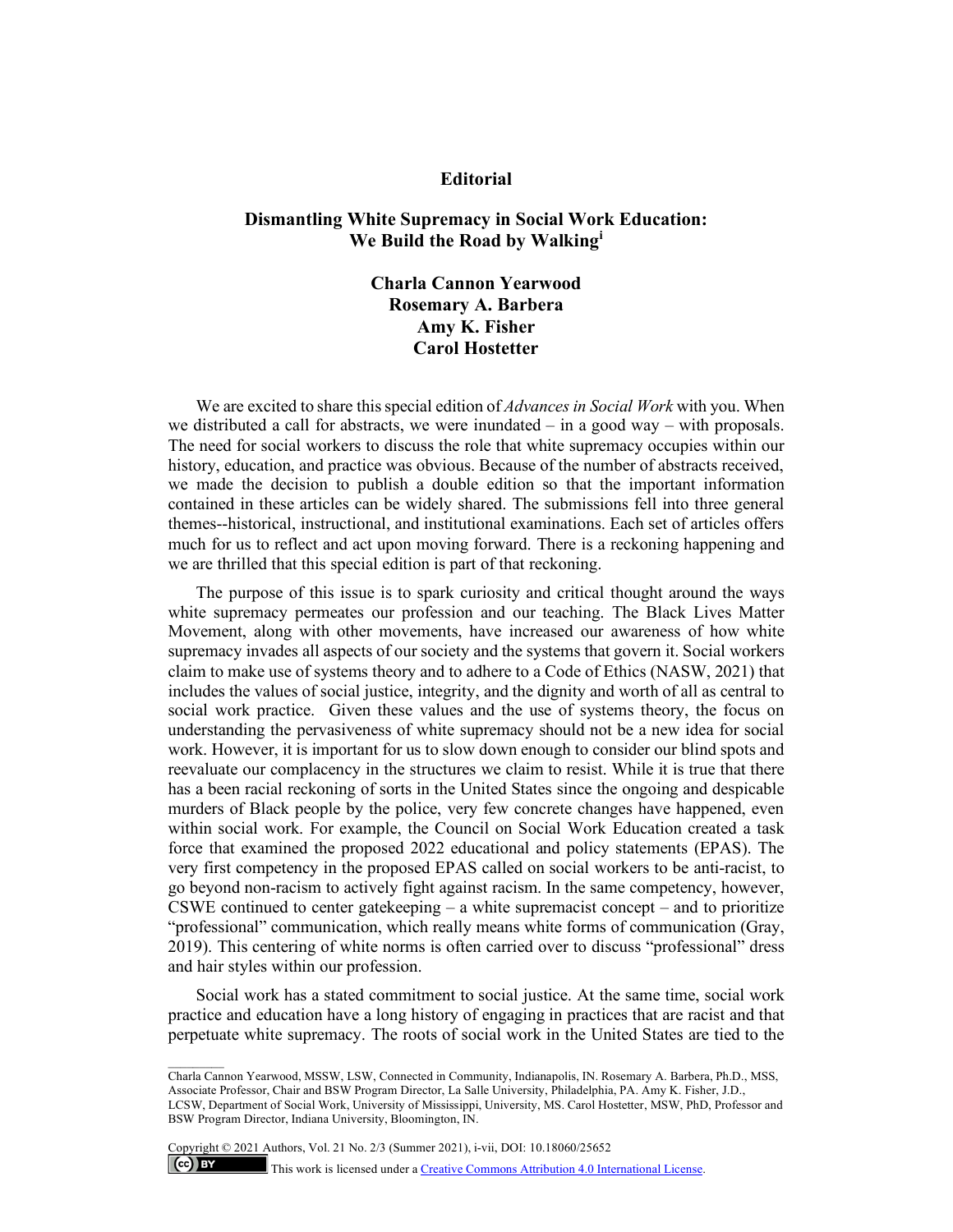eugenics movement (Gregory, 2020) and the theories used in social work are theories based on white, cisgender, heterosexual, patriarchal, capitalist worldviews. All of this is to say that social work does not live up to that expressed commitment to social justice.

Some ways that social work practice and education must interrogate themselves include the following:

- **Epistemology**: that is, how do we know what we know? Or better said, what kinds of theories are we perpetuating? Do we examine those theories closely to make sure they are not based on a white worldview?
- **History:** Whose history is taught? When we speak about the roots of social work there is often a good deal of focus on Settlement House leaders like Jane Addams as well as Charity Organization Societies leaders like Mary Richmond. Both of these leaders ignored the needs of Black and other people of color. And whose history has been left out (Day & Schiele, 2013)?
- **Research:** How do we conduct research? What are the frameworks we use? Do we look to indigenous knowledge and accept non-white ways of knowing? Often these ways of knowing are considered "non-scientific" (Almeida et al., 2019).
- **Community:** Do we prioritize individuals when in most of the world, community is more important? For example, Jerome Schiele (1997) points out that if we were to use an Afrocentric framework we would always consider the community implications of our practice since people exist only in communities. How do we incorporate this in our teaching and in the assignments we give students?
- **Boundaries:** In social work in the U.S. there is an emphasis on boundaries, but for people whose roots are in the global south, this notion of boundaries is not only unknown, but it also does harm.
- **Human Development:** How do we understand human development? Which theories are we using to explain how humans exist and grow in the world?
- **White Supremacy:** Do we explicitly name white supremacy in social work and call out the ways that social work continues to perpetuate white supremacy today?
- **Disproportionality:** Are we addressing disproportionality in the child welfare system (Lash, 2017; Roberts, 2008)?

All of this demonstrates how we prioritize whiteness and white ways of being in the world within social work. Even how we teach and learn – the emphasis on the written word over the spoken word, for instance – perpetuates whiteness.

The guest editors of this special edition of *Advances in Social Work* were organized through the Social Work Coalition for Anti-Racist Educators (SWCAREs). SWCAREs has a mission to dismantle white supremacy in social work education (www.swcares.org). With this mission in mind, we set out to stir up conversation and challenge ourselves and our colleagues to assess and understand the past and current impacts white supremacy has had on social work practice, research, and education. If we take an honest look at our practices, our theories, our policies, and our underlying worldview, we must admit that social work is guilty of perpetuating white supremacy. We call on social work to decenter whiteness and Eurocentric ways of seeing and being in the world from the curriculum.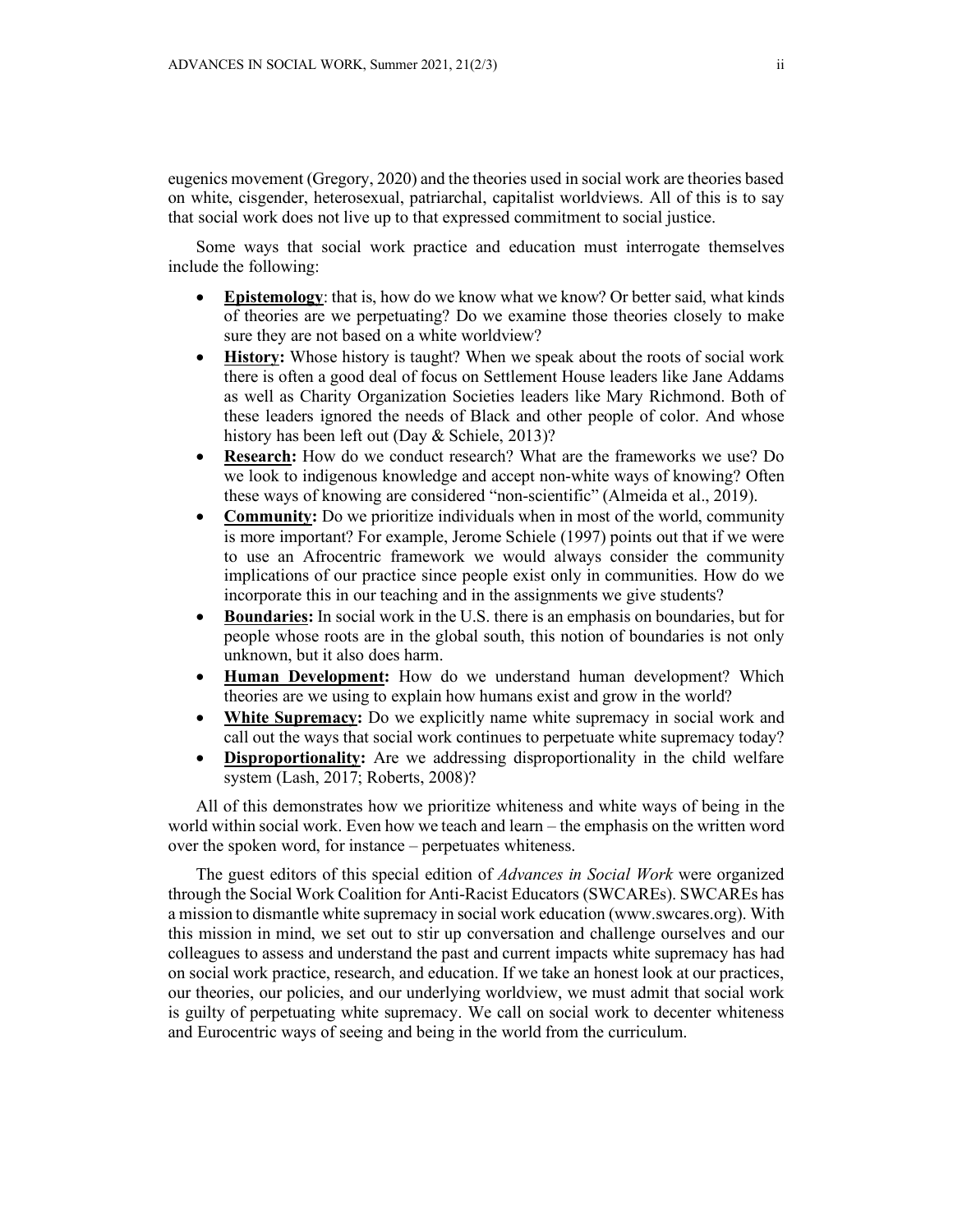As guest editors, we made several efforts to resist unnecessary procedures which have been historically used to police the expression and dissemination of research. For example, all proposed manuscripts which met our requirements were offered the opportunity to present their full piece for publication. This allowed us to provide feedback and support for new authors, and met our desire for a diverse representation of authors.

We asked our authors to follow the most recent guidelines of the Associated Press and capitalize the letter "B" when using "Black" to describe the cultural group, Black people (Associated Press, 2020). We also remained open to various methodologies that might challenge our traditional research or practice methodologies, since most research and forms of research are firmly entrenched in Eurocentric thinking.

#### **The Special Double Issue**

We divided the abundance of this special issue into three sections. In Section I, we begin at the beginning—a foundation built from the true history of social work along with current-day lived experiences of BIPOC social work students and teachers with racism in the academy and professional settings. Section II contains a wealth of instructional approaches, along with outcome evaluations that point to how to begin to know if these approaches aid in the goal of dismantling white supremacy in social work education. Section III includes institutional and extra-curricular approaches to dismantling white supremacy. We wrap this special issue up with several articles that issue a clear call to the profession for re-envisioning everything that we do.

#### **Section I—Begin at the Beginning**

We begin with a series of articles that provide recommendations for infusing an accurate history of social work into the curriculum so as to disrupt the dominant white narrative of social work history while lifting and celebrating contributions of social workers of color.

**Snowden** details how social work needs, kneads, and eats Black bodies in the way its concern for Black citizenship waxes and wanes depending on the profession's needs. **Shepherd and Pritzker** challenge the existing historical narrative by focusing on the history of African American political social work. **McCleary and Simard** contribute to the critique by discussing frameworks for decolonizing social work pedagogy through a reconciliatory practice that aims to dismantle white supremacy. **Wright, Akin, and Carr** provide a review of the literature on social work history to reveal how it is whitewashed, and write about notable BIPOC social welfare leaders who should be added to the canon.

Next, we turn to the lived experiences of students and faculty of color. Intentional, unwavering, and enduring attention to the experiences of BIPOC students and faculty is essential to dismantling white supremacy in social work education. Three articles offer insight into experiences of students of color, along with recommendations for future action. **Fussell-Ware** present six challenges for Black, first-generation research doctoral students in social work programs. **Gooding and Mehrotra** detail results of a qualitative study of racial microaggressions as experienced by BIPOC students and field instructors in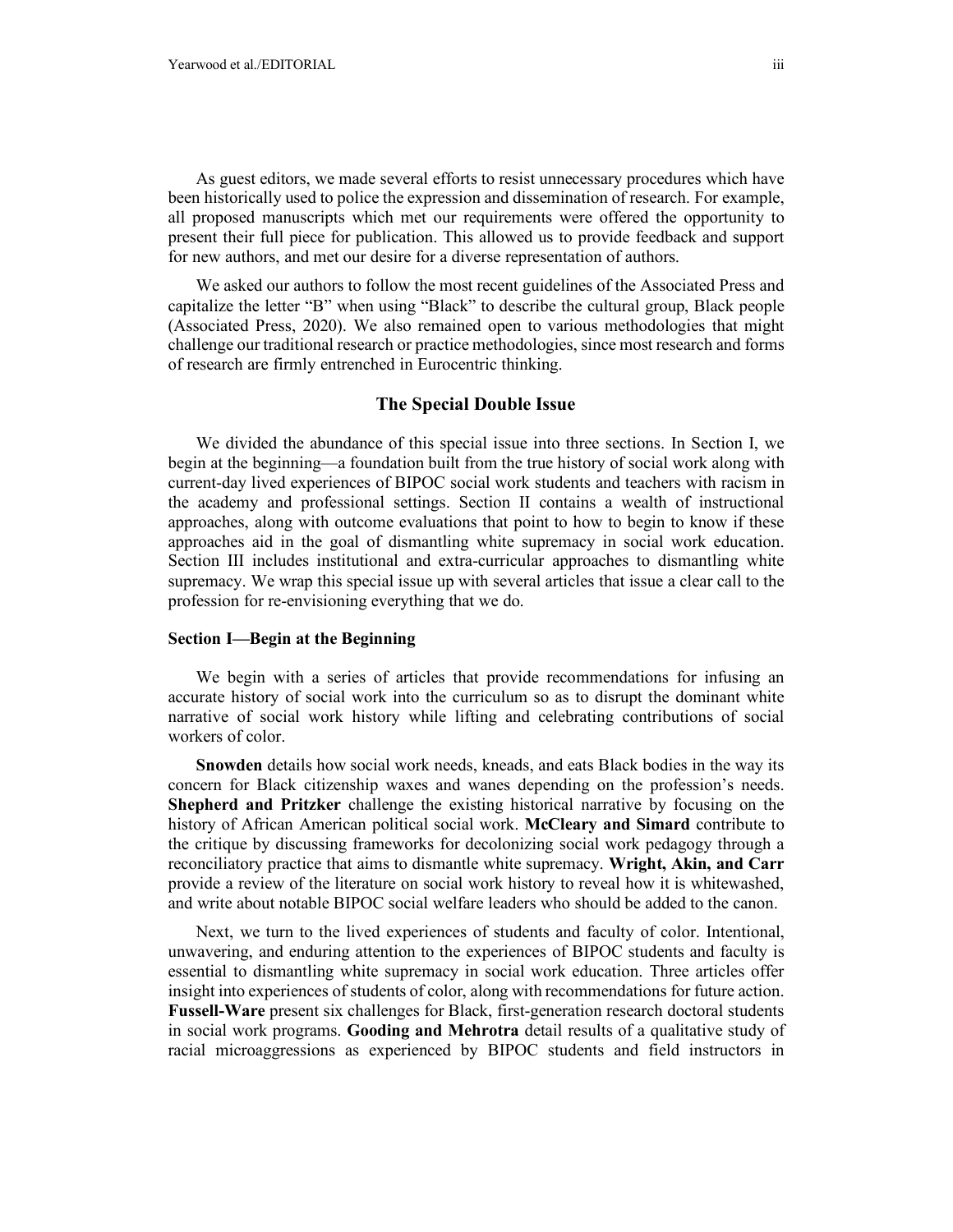placement settings, while **Johnson, Archibald, Estreet, and Morgan-Henry** conduct a critical analysis of challenges for Black social work students created by white supremacy during field education.

Turning to experiences of faculty, **Fields and Cunningham-Williams** provide a qualitative exploration of Black women faculty members' sense of self through the lenses of imposter syndrome and authenticity. **King-Jordan and Gil** explore the experiences of faculty of color when interacting with white colleagues, their students, and administration. **Azhar and DeLoach McCutcheon** contribute personal narratives regarding their own marginalization within white spaces and the emotional labor that BIPOC faculty are often asked to carry. **Duhaney and El-Lahib** elaborate on resistance from within—some of the ways in which they disrupt white supremacy and racist classroom dynamics. We end this section with **Rodgers'** qualitative investigation of Black professional womens' experiences within the academy using the lens of Post-Traumatic Slave Syndrome as well as Post-Traumatic Growth.

**Hipple, Reid, Williams, Gomez, Peyton, and Wolcott** explore experiences of the impact of white supremacy in classroom spaces using principles of Griot storytelling, while **Bryant and Kolivoski** offer a mixed method investigation of faculty and administration's perceptions of the impact of whiteness and white supremacy within the profession. **Perez** investigates the experiences of faculty from different backgrounds teaching about race and racism in social work programs, while **Massey and Johnson** contribute an integrative literature review to see how recent literature characterizes "white ally" educators and explores concepts designed to prepare white educators for purposive action to dismantle white supremacy.

#### **Section II--Instructional Approaches**

This special issue contains a wealth of information on instructional approaches to dismantling white supremacy in social work education. **Mak, Mucina, and Ferguson** offer a vignette to explore politicizing seemingly benign moments in the classroom, along with an analysis of classroom dynamics and practical suggestions to enact change. **Ortega-Williams and McLane-Davis** present their critical pedagogical approaches as Black social work educators committed to liberation and healing.

**Hanna, Garza, and Arnold-Renicker** outline a curriculum on CRT and Critical White Studies used to both de-center whiteness and attend to the needs of BIPOC students, and **Gregory** provides a critical whiteness curriculum for social work. **Del-Villar** provides comprehensive definitions of key terms used in teaching social work practice from an antiracist lens and argues for the use of an anti-racist social justice pedagogy.

Several articles focus on specific theories and models. **Crudup, Fike, and McLoone** use the Pyramid of White Supremacy Framework to critique social work and deconstruct post-racial fallacies ascendant within the profession. **Dagar, Maglalang, and Rao** present theories written by BIPOC scholars that can be used to raise the critical consciousness of social work students—Kapwa, Compa Love, Racial Triangulation Theory, Cultural Wealth, and Breath of Life Theory. **Fisher** focuses on the 7E model for Cultural Humility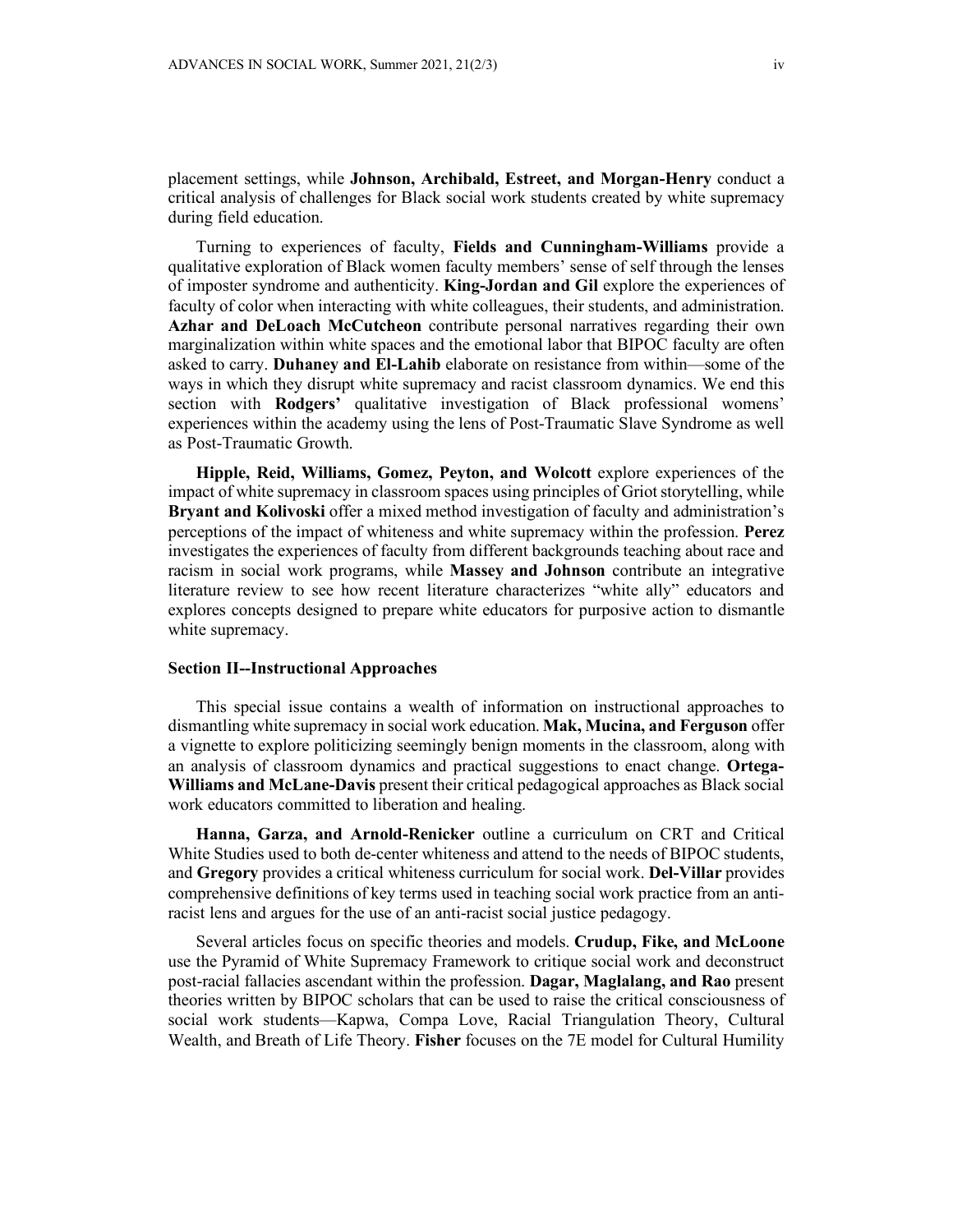and Anti-oppressive Practice. **Jemal and Frasier** describe an elective course in critical social work that uses the Critical Transformative Potential Development Framework.

Other articles provide an in-depth look at specific pedagogical techniques. **Curiel**  explores interracial team teaching. **Riquino, Nguyen, Reese, and Molloy** describe the use of a transdiagnostic perspective of the DSM-5 to disrupt white supremacy.

Turning to outcome evaluation, **Copeland and Ross** investigate assessing antiracism as an educational outcome through a systematic review. Although those authors found nothing in previous literature, several of the articles in this issue provide evaluations of instructional approaches designed to dismantle white supremacy. **Fulambarker Buehler, Rogerson, and Gushwa** provide a qualitative exploration of student experiences with racebased caucusing at a predominantly white institution (PWI). **Odera, Wagaman, Staton, and Kemmerer** used collaborative autoethnography to explore a racial justice practice course framed by CRT and liberation theory. **King Keenan, Kozu, Mayhew, Saiter-Meyers, Meggett, and Reynolds** identify six core areas of learning following an intersectional experiential activity to address white supremacy, the StarPower Simulation. Finally, **Tillotson, Smith, and Brewer** describe an audit of required readings to assess the race and gender of authors as a tool for assessing bias in the curriculum. Perhaps these articles can serve as the foundation for assessing antiracist outcomes in the future.

#### **Section III—Institutional/Extracurricular Approaches and a Call to the Profession**

We begin the final section with a wealth of institutional-level and extracurricular approaches to dismantling white supremacy in social work education. **Bailly, Brumley, Mraz, Morgan, O'Neal, Radis, Wysor Nguema, Keeler, Ocean, and Spencer** describe their experiences forming and reflecting on an Anti-racism working group formed at a PWI. **Polk, Vazquez, Kim, and Green** detail their five-year systematic campaign to move all levels of their social work program from a multicultural orientation to a CRT focus. **Riley, Bewley, Butler-King, Byers, Miller, Dell, and Kendrick** describe the adoption of Undoing Racism Principles in a PWI school of social work.

**Calvo and Bradley** provide a narrative analysis of a school of social work's adoption of two strategies to deconstruct the hidden nature of whiteness in theories, methods, and practices of education—the Latinx Leadership Institute and the Equity, Justice and Inclusion Initiative. **Albritton, Watkins, De Marco, Przewoznik, and Heil** detail the process of a school of social work re-visioning the way it approaches generalist practice through leadership, strategic planning, and initiatives. **Frey, Mann, Boling, Jordan, Lowe, and Witte** describe the Space for Uprooting Whiteness, where white social work students examine and uproot their relationship to white supremacy and domination.

We end the final section with a set of articles addressing the complicity of the social work profession as a whole in maintaining white supremacy, and calling for changes in the profession. Two articles make the case for centering the experiences and knowledge of BIPOC. **Rangel** considers the characterization of social workers of color as outside agitators when dispelling myths and practices used in and for communities of color. **Stevenson and Blakey** discuss how social work history and anti-Blackness highlight the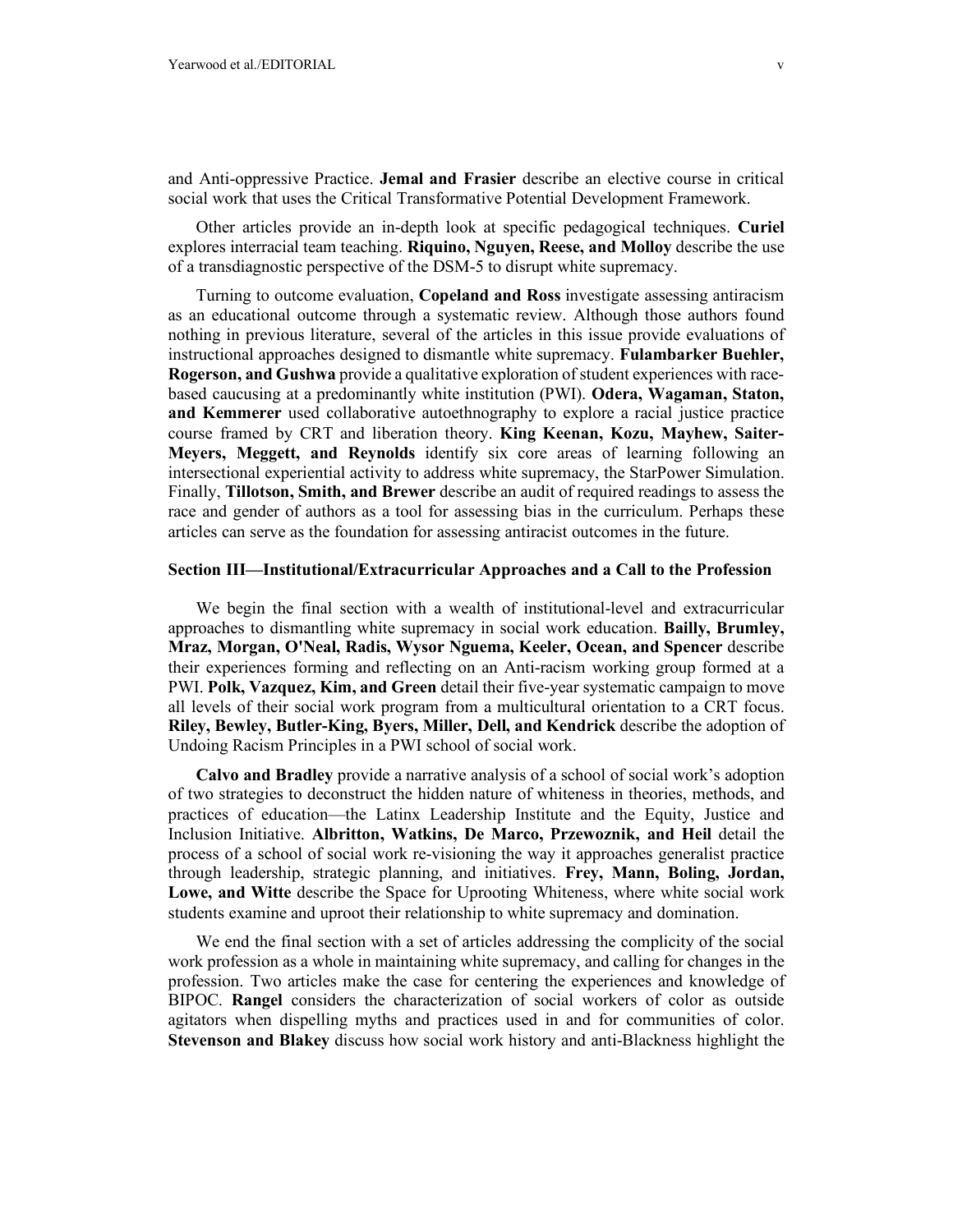need for divesting the profession from systems of social control and anchoring social work in theories articulated by Black people.

Three articles consider the particular role of white women within the profession in upholding white supremacy. **Plummer, Crutchfield, and Stepteau-Watson** detail examples of the ways white women, including those in social work, use emotionality, bureaucracy, and the law to control Black bodies. **Aguilar and Counselman-Carpenter** explore challenges to dismantling white supremacy faced by heterocentric white female social workers. **Donohue-Dioh, Wilson, and Leota** call for white social workers to be Woke Disruptors, rather than the liberal enemies described by Malcolm X.

In all, we hope that this special issue will help advance our conversations in social work education around white supremacy and how it influences our practice, research, and education. Recognizing that our *Code of Ethics* calls us to "pursue social change, particularly with and on behalf of vulnerable and oppressed individuals and groups" (NASW, 2021, para. 21), we believe it is important for social work as a profession to consistently evaluate its own institutions for ways we can practice what we preach. As social work educators, we have the ethical and moral responsibility to learn, grow, and challenge ourselves. We can do better. We must do better (SWCAREs, n.d.)<sup>[ii](#page-7-1)</sup>.

#### **References**

- Almeida, R. V., Werkmeister Rozas, L. M., Cross-Deny, B., Kyeunghae Lee, K., & Yamada, A. M. (2019). Coloniality and intersectionality in social work education and practice. *Journal of Progressive Human Services, 2,* 148-164. <https://doi.org/10.1080/10428232.2019.1574195>
- Associated Press. (2020, July 20). Explaining AP style on Black and white. *Associated Press.* <https://apnews.com/article/archive-race-and-ethnicity-9105661462>
- Day, P., & Schiele, J. (2013). *A new history of social welfare* (7th ed.). Pearson.
- EsPoesía. (n.d.). Caminante No Hay Camino: Antonio Machado. [https://www.espoesia.com/poesia/antonio-machado/caminante-no-hay-camino](https://www.espoesia.com/poesia/antonio-machado/caminante-no-hay-camino-antonio-machado/)[antonio-machado/](https://www.espoesia.com/poesia/antonio-machado/caminante-no-hay-camino-antonio-machado/)
- Gray, A. (2019, June 4). The bias of 'professionalism' standards. *Stanford Social Innovation Review.* [https://ssir.org/articles/entry/the\\_bias\\_of\\_professionalism\\_standards](https://ssir.org/articles/entry/the_bias_of_professionalism_standards)
- Gregory, J. R. (2020). Social work as a product and project of Whiteness, 1607-1900. *Journal of Progressive Human Services, 32*(1), 17-36. <https://doi.org/10.1080/10428232.2020.1730143>
- Lash, D. (2017). *When the welfare people come: Race and class in the US child protection system*. Haymarket Books.
- National Association of Social Workers [NASW]. (2021) *Code of ethics*. <https://www.socialworkers.org/About/Ethics/Code-of-Ethics/Code-of-Ethics-English>